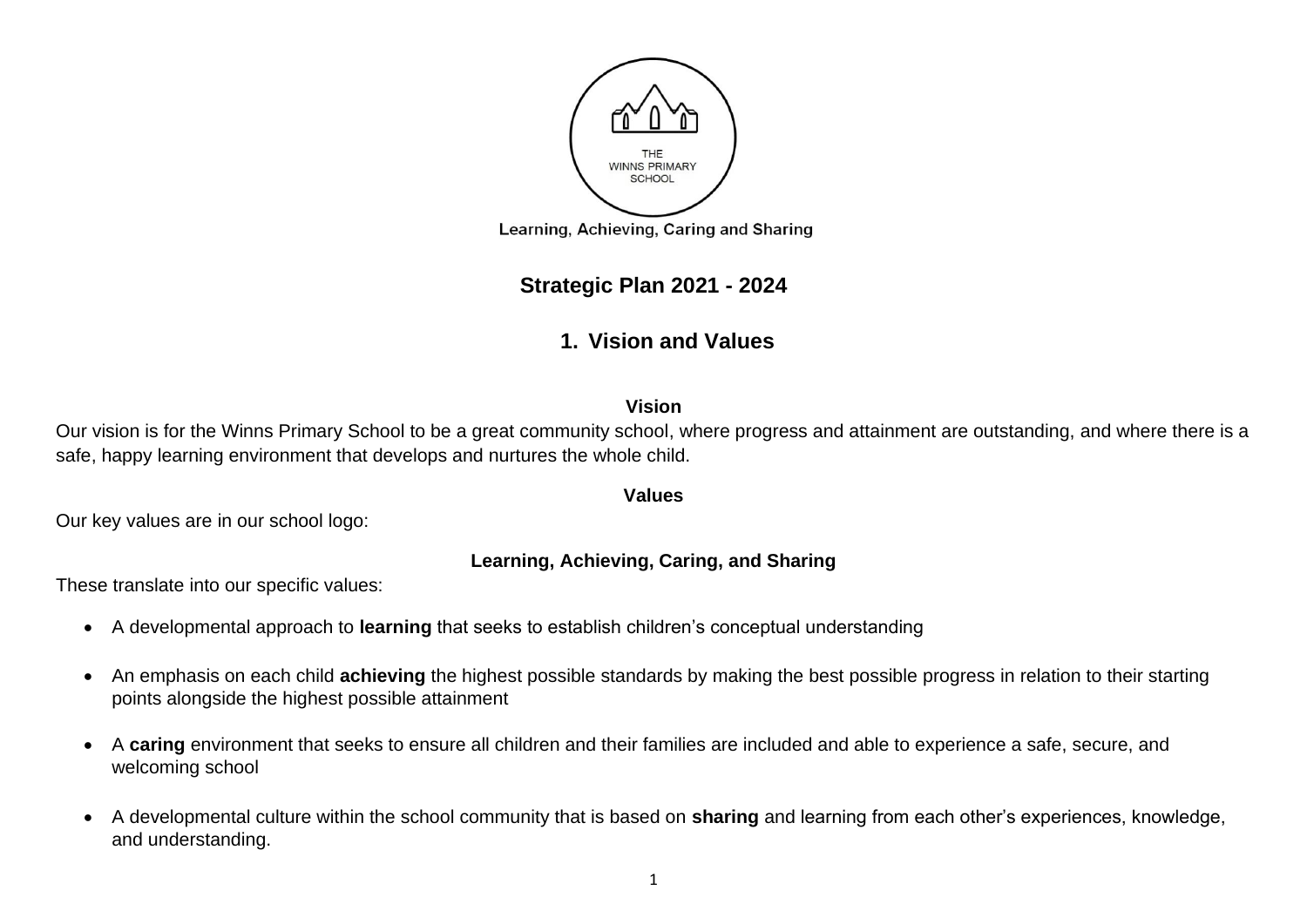## **2. The School Context**

The Winns is a three-form entry primary school with around 560 pupils in total in Years R through 6. We have about 40 pupils in Nursery. We are housed in a modernised Edwardian building that originally opened in 1907.

The Winns is a very diverse school environment, with over 50 first languages represented. About 40% of pupils have a language other than English as their first language. Approximately 20% of pupils are White British.

We are a 'Good' school with aims to become a 'Great' school overall. We have a level of performance across the school that is borderline Outstanding and many of the developments planned are a further refinement of existing practice.

#### **3. Ofsted Judgement**

The most recent Ofsted inspection took place in March 2017. The Inspection judged The Winns to be a 'Good' school, with outstanding features.

The inspectors said many very positive things about The Winns. Their report identified two areas for improvement, and suggested that:

- pupils have the opportunity to apply their mathematical skills more frequently so they deepen their understanding of new ideas
- the most able pupils have the opportunity across subjects to undertake more tasks where they have to take greater responsibility for planning and investigating lines of enquiry.

| March 2017    | 2 - Good         |
|---------------|------------------|
| February 2012 | $2 - Good$       |
| June 2009     | 3 - Satisfactory |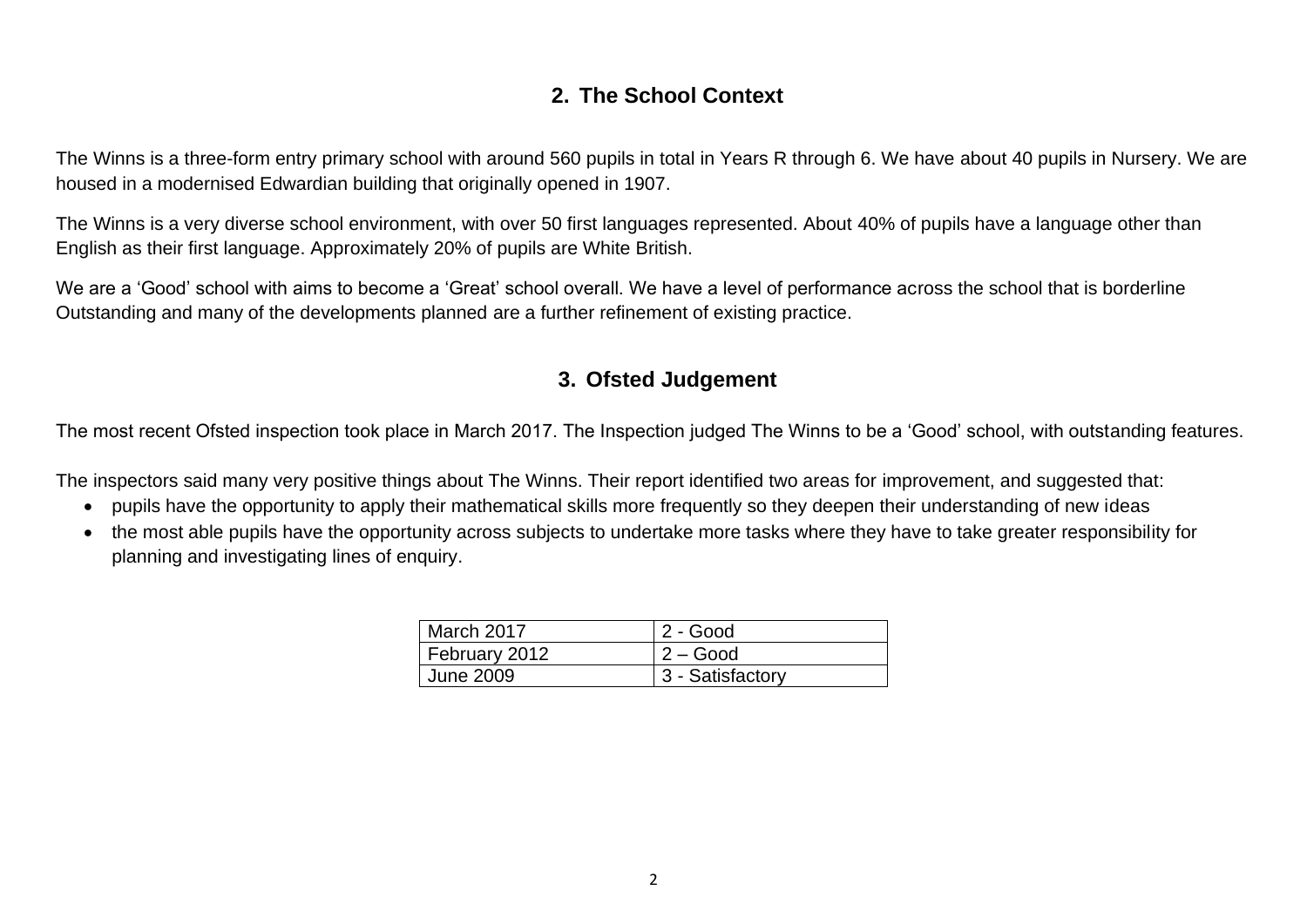# **4. Strategic Priorities 2021 to 2024**

The strategic priorities for the period were formulated at a strategy away-day comprising the governing body and the senior leadership team. For each of these five, key targets have then been set. If these targets are met (by 2024, unless stated otherwise), then we will have achieved our strategic goals.

|                | <b>Strategic Priority</b>                          | <b>Linked targets and KPIs</b>                                                                                                                                             |
|----------------|----------------------------------------------------|----------------------------------------------------------------------------------------------------------------------------------------------------------------------------|
|                | Maximise Attainment and Progress for all           | 1. Achieve progress at KS2 that is 'Well Above National Average' (i.e. in top 10%). KS2                                                                                    |
|                | pupils at the school                               | results across all subjects to at or above Waltham Forest averages in terms of pupils                                                                                      |
|                |                                                    | reaching age-related expectations.                                                                                                                                         |
|                |                                                    | Effective teaching to be in place to challenge the more able pupils with the proportion<br>achieving Above Expectations at KS1/KS2 at or above the Waltham Forest average. |
|                |                                                    | 3. Narrow the gaps between Pupil Premium and all children across all year groups.                                                                                          |
|                |                                                    | 4. Attainment to be increased according to the school's internal monitoring consistently                                                                                   |
|                |                                                    | across all year groups from a Reception baseline.                                                                                                                          |
|                |                                                    | Outcomes at the end of KS1/KS2 at or above Waltham Forest averages for all pupils.<br>5.                                                                                   |
|                |                                                    | 6. Outcomes in phonic screening at or above Waltham Forest averages.                                                                                                       |
| $\overline{2}$ | Be recognised as a 'Great Community                | Redevelop the EYFS playground to support early-years learning objectives.                                                                                                  |
|                | School' with all pupil places filled.              | 2. Develop empty classrooms into spaces that are used to improve educational                                                                                               |
|                |                                                    | outcomes for children.                                                                                                                                                     |
|                |                                                    | Launch the new school website in 2021 and engage parents on varied channels.                                                                                               |
|                |                                                    | 4. Engage/promote school in the community, including ecological initiatives on                                                                                             |
|                |                                                    | biodiversity, sustainability, and the climate emergency.                                                                                                                   |
|                |                                                    | Fill all Nursery and Reception places, and review options to expand Nursery provision.<br>5.                                                                               |
| 3              | Ensure effective staff development to              | 1. Implement a CPD programme so that all teaching and support staff have access to                                                                                         |
|                | develop the quality of teaching and<br>leadership. | high quality training over the year that extends beyond INSET days.<br>2. Candidates for leadership at all levels to be identified, trained and qualified to apply         |
|                |                                                    | for promotion opportunities within the school.                                                                                                                             |
| 4              | Embed a carefully sequenced, engaging              | 1. Develop a core curriculum that supports distinct subject teaching beyond a Maths and                                                                                    |
|                | curriculum that is aspirational for all pupils     | Literacy core – History, Geography, Art, Modern Languages etc. – including necessary                                                                                       |
|                |                                                    | teacher subject knowledge via CPD (3.1).                                                                                                                                   |
|                |                                                    | 2. Enhance the curriculum to reflect the diversity of the children and local community.                                                                                    |
|                |                                                    | 3. Maintain a high-level and range of provision for SEN, family welfare support and                                                                                        |
|                |                                                    | children's well-being.                                                                                                                                                     |
|                |                                                    | 4. Provide extra-curricular provision in a range of different clubs, with at least 70% of the                                                                              |
|                |                                                    | school population taking part in an extra-curricular activity each term. Monitor and                                                                                       |
|                |                                                    | close gaps in take-up of this provision by pupil premium, gender and ethnic diversity.                                                                                     |